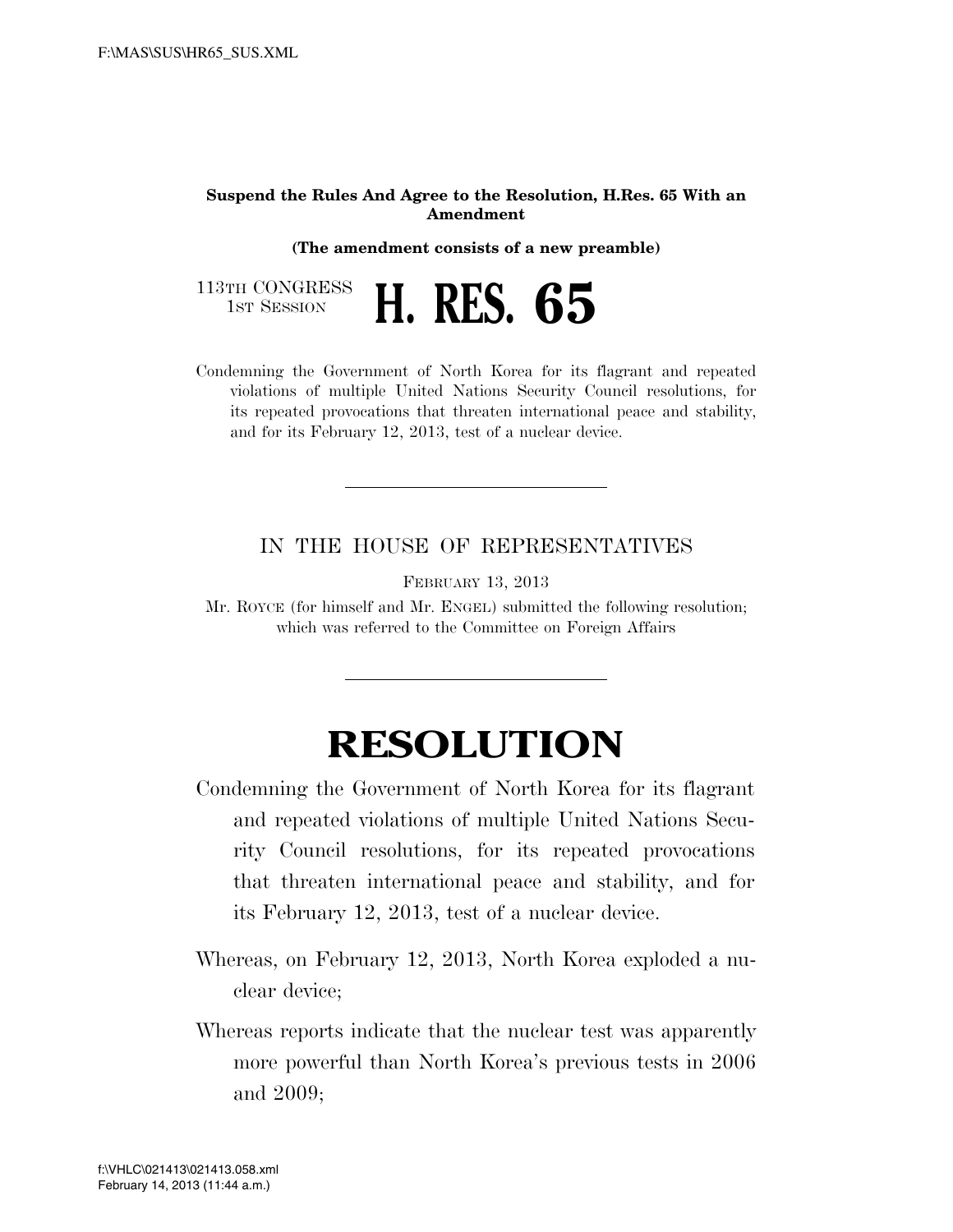- Whereas North Korea's nuclear test, and its recent ballistic missile test, are violations of United Nations Security Council Resolution 1695 (2006), Resolution 1718 (2006), Resolution 1874 (2009), and Resolution 2087 (2013);
- Whereas North Korea's ballistic missile program poses a threat to United States allies and interests in the Asia Pacific region;
- Whereas North Korea's ballistic missile program has demonstrated an increasing ability to reach the United States, and could constitute a grave threat to the security of the American people;
- Whereas North Korea has violated the July 27, 1953, Armistice Agreement that ended the Korean War, and has since committed unprovoked acts of war against South Korea by sinking the warship Cheonan, killing 46 of her crew, and by attacking civilian targets on the island of Yeongpyeong, killing four residents, among many other willful violations and outrages;
- Whereas the Government of North Korea has been implicated repeatedly in the illicit laundering of monetary instruments, in international narcotics trafficking, and in the counterfeiting of United States currency and intellectual property;
- Whereas North Korea has demonstrated a willingness and ability to proliferate its ballistic and nuclear technology to a variety of countries, including Iran and Syria, both United States designated state sponsors of terrorism;
- Whereas the Government of North Korea commits gross human rights violations against the North Korean people, including maintaining a system of gulags that imprison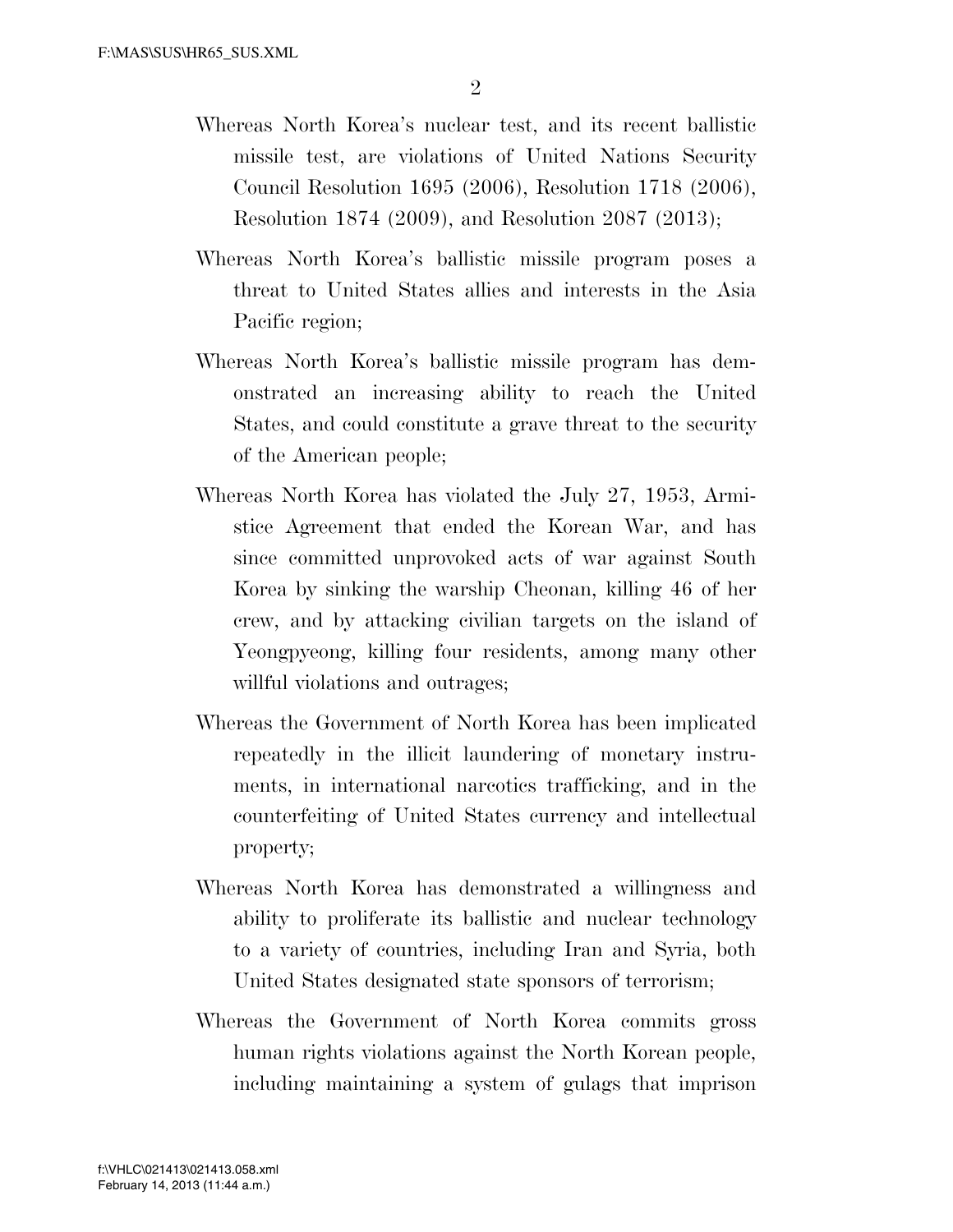thousands of citizens, and policies that have resulted in starvation deaths of over 2,000,000 people; and

- Whereas the Government of North Korea has repeatedly violated its commitments to the complete, verifiable, and irreversible dismantlement of its nuclear weapons program, including the Agreed Framework of 1994, the Joint Statement of September 19, 2005, and the agreement of February 13, 2007: Now, therefore, be it
	- *Resolved,* That the House of Representatives—
	- (1) condemns the Government of North Korea for its flagrant and repeated violations of multiple United Nations Security Council resolutions, for its repeated provocations that threaten international peace and stability, and for its February 12, 2013, test of a nuclear device;
- (2) expresses solidarity with the people of North Korea who suffer severe oppression, denial of basic human rights and political liberties, and mate-11 rial deprivation;
- (3) reaffirms the commitment of the United States to its alliances with Japan and South Korea, which are critical for the preservation of peace and stability in Northeast Asia and throughout the re-gion;
- (4) calls upon the People's Republic of China, North Korea's closest ally and trading partner, to pressure North Korean leaders to curtail their pro-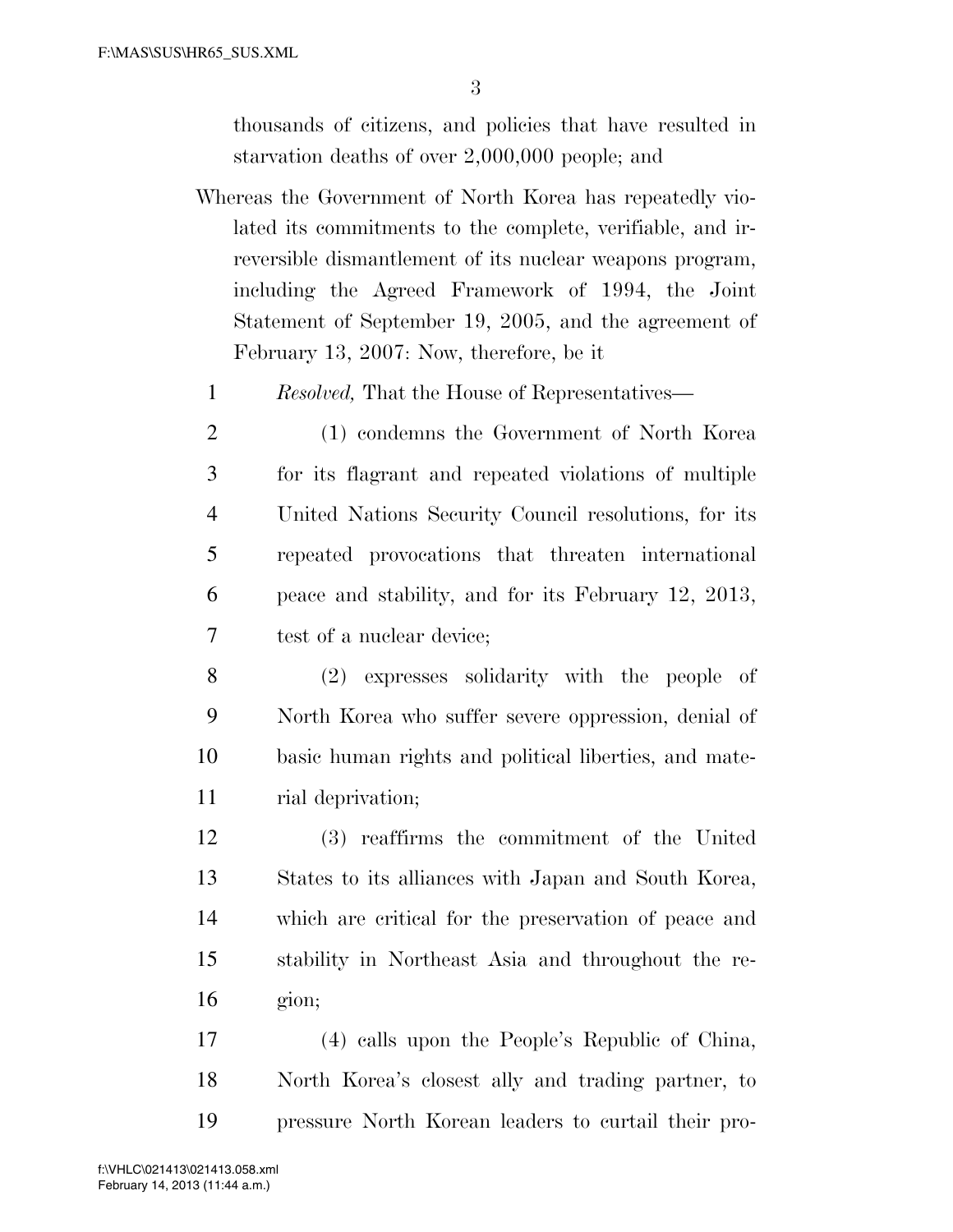vocative behavior, abandon and dismantle their nu- clear and missile programs through the curtailing of vital economic support and trade to North Korea that support the Government of North Korea, and comply with all relevant international agreements and United Nations Security Council and Inter- national Atomic Energy Agency resolutions; (5) calls on the People's Republic of China to take immediate actions to prevent the transshipment of illicit technology, military equipment, and dual- use items through its territory, waters, and airspace that could be used in North Korea's nuclear weap- ons and ballistic missile programs; and (6) calls on the United States Government— (A) to apply all available sanctions on North Korea, cooperate with United States al- lies and other countries to impose additional sanctions on North Korea, and secure a new United Nations Security Council resolution im-20 posing stronger sanctions; (B) to utilize aggressively the range of available legal authorities and resources to de-fend United States interests against North Ko-

rean illicit activities; and